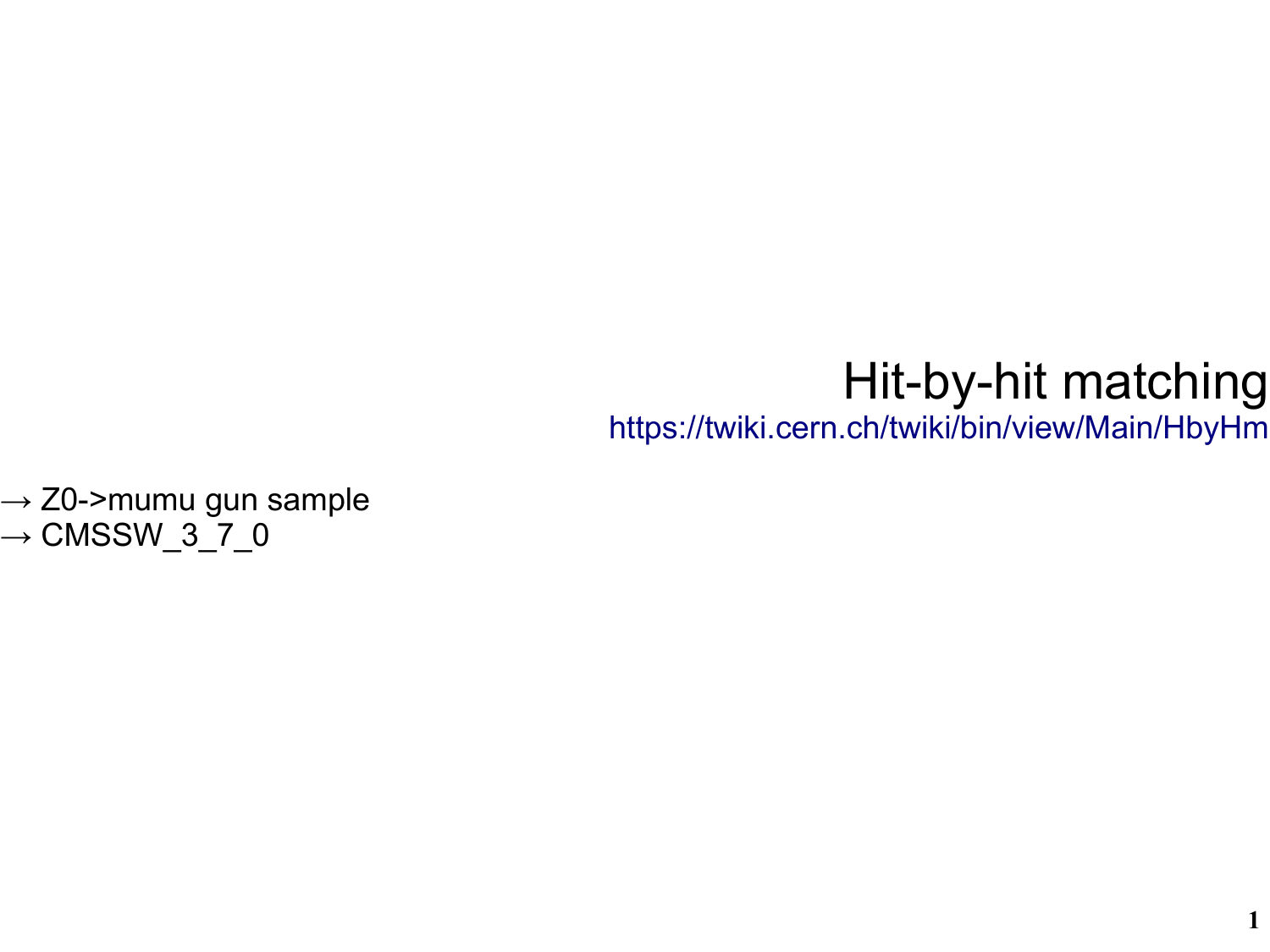# STA hits

#### **Muon systems**

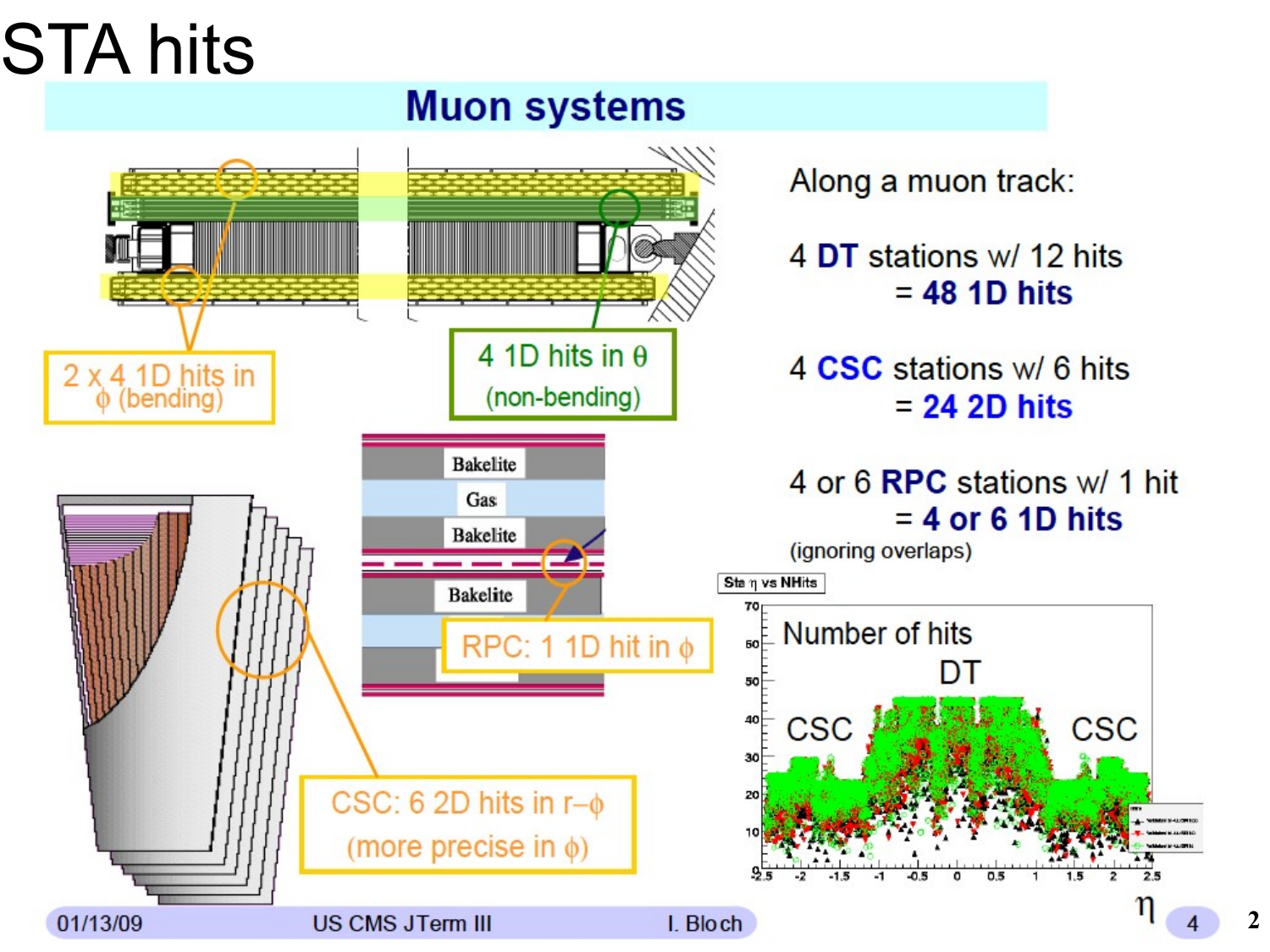

**DT: |eta|<1.2** Barrel: Drift-Tubes (DT), Resistive-Plate-Chambers (RPC) CSC: eta<sub>|[0.9, 2.4]</sub> **RPC |eta|<2.4**End-Caps: Cathode-Strip-Chambers (CSC), Resistive-Plate-Chambers (RPC)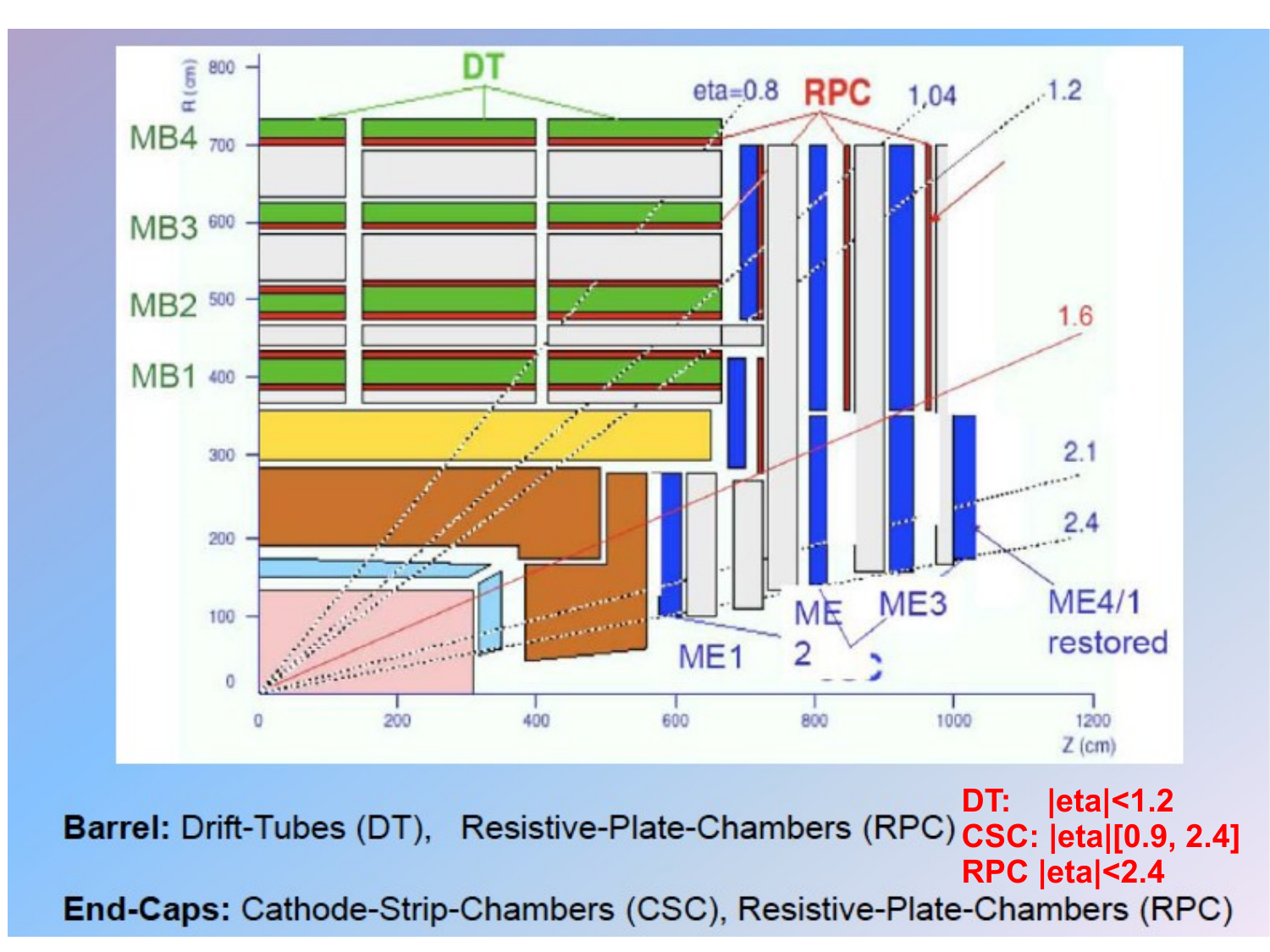# Muon hits:

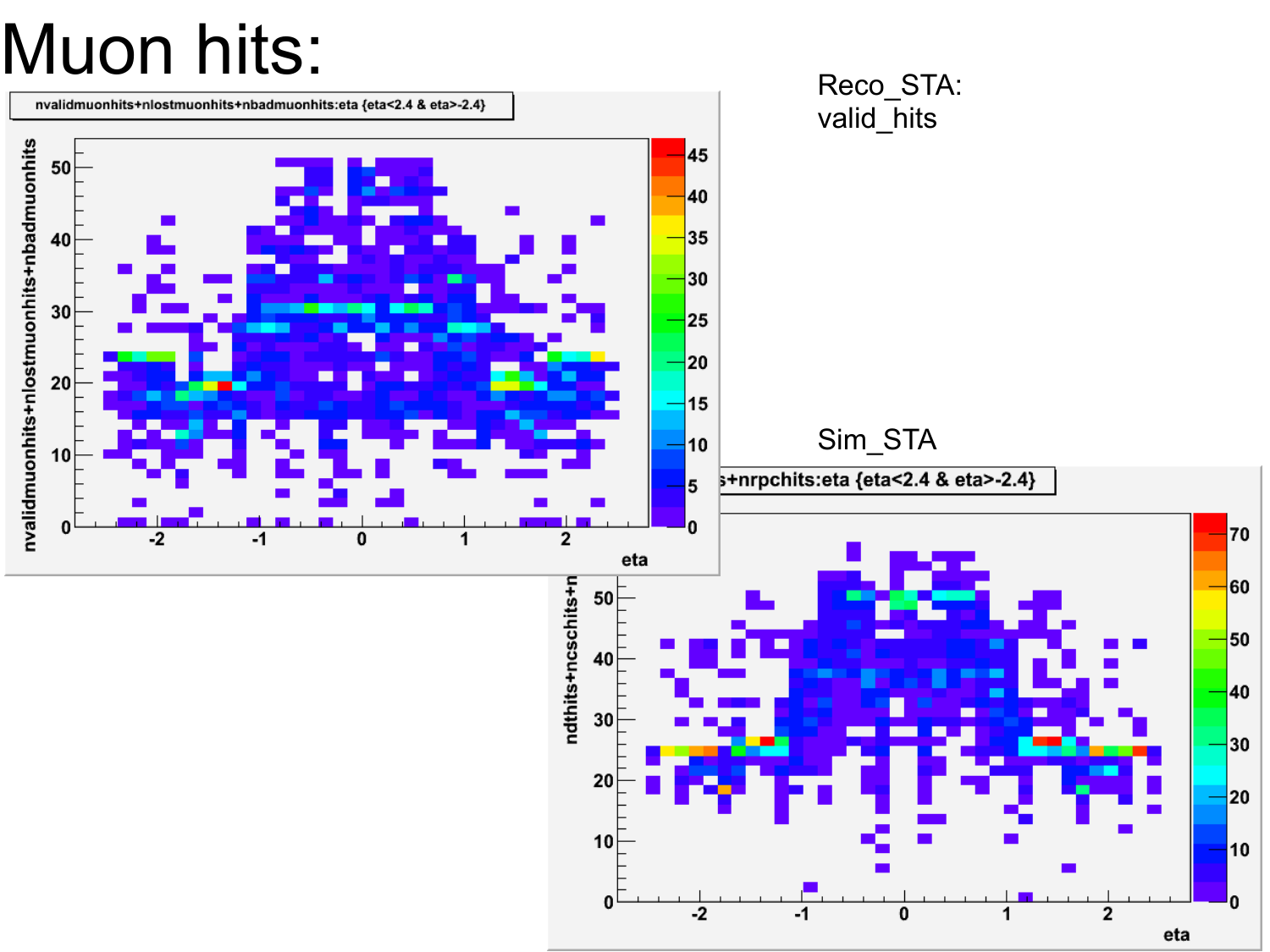

**5**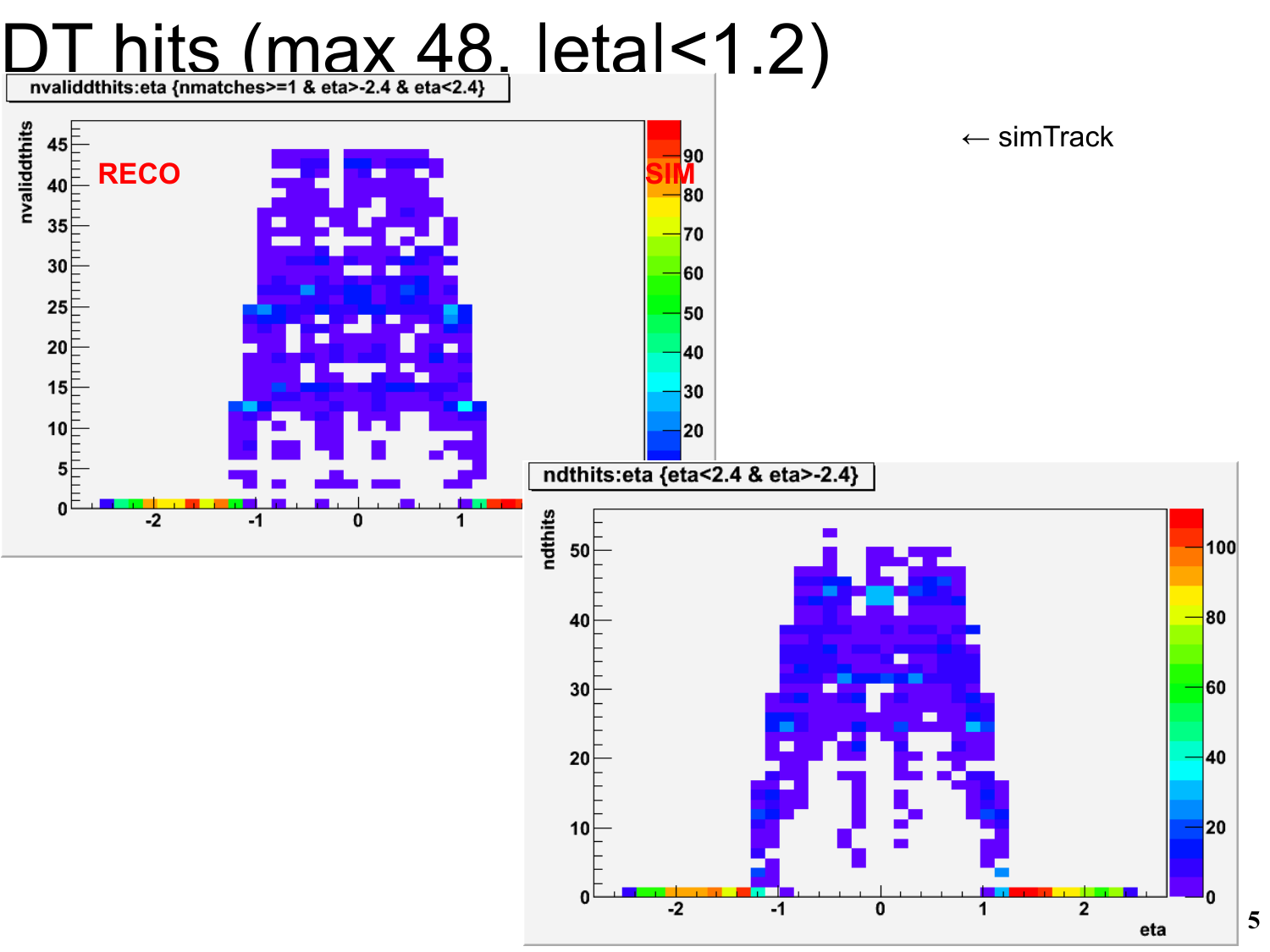# CSC hits (24 hits, |eta|[0.9, 2.4])







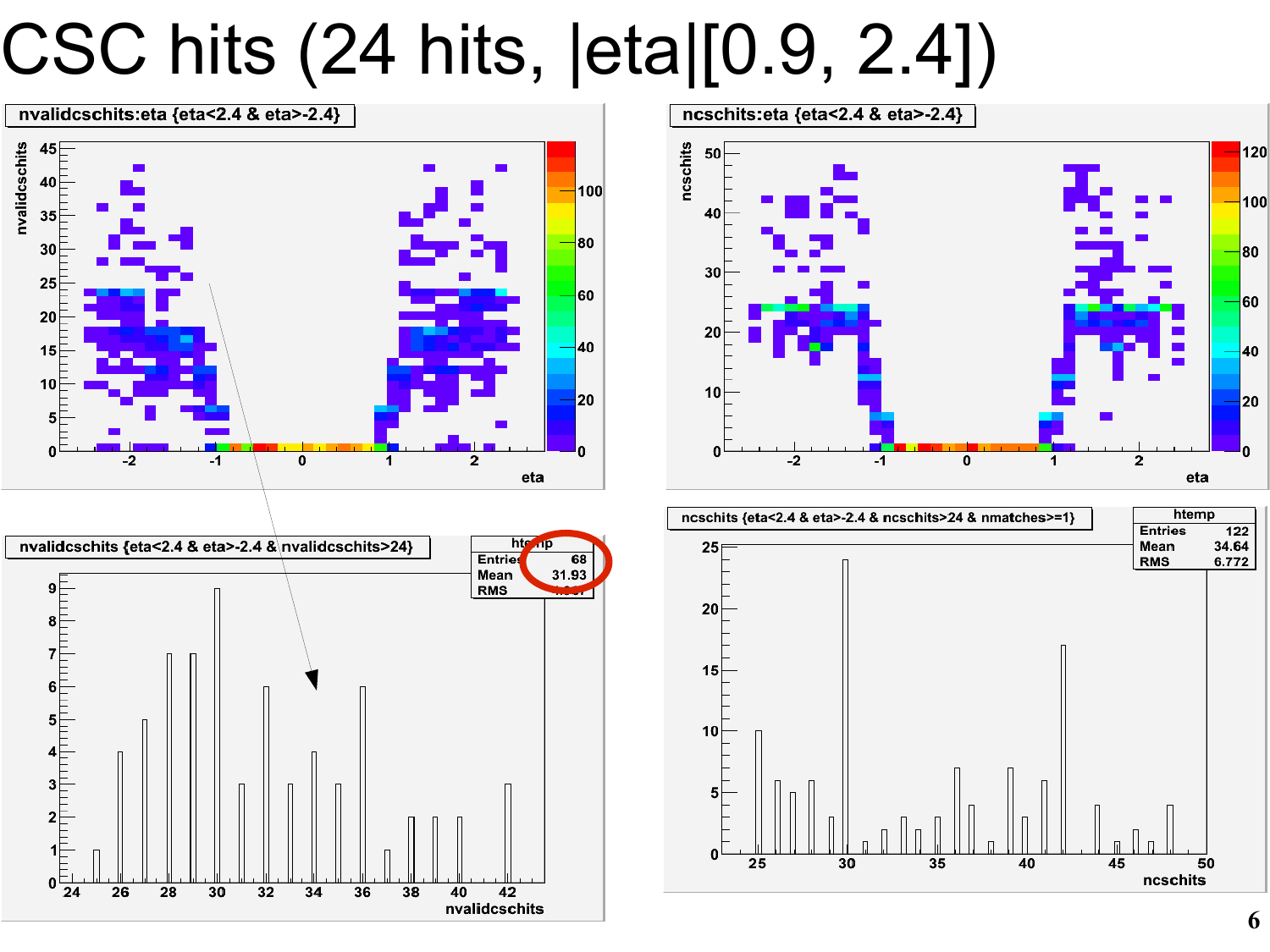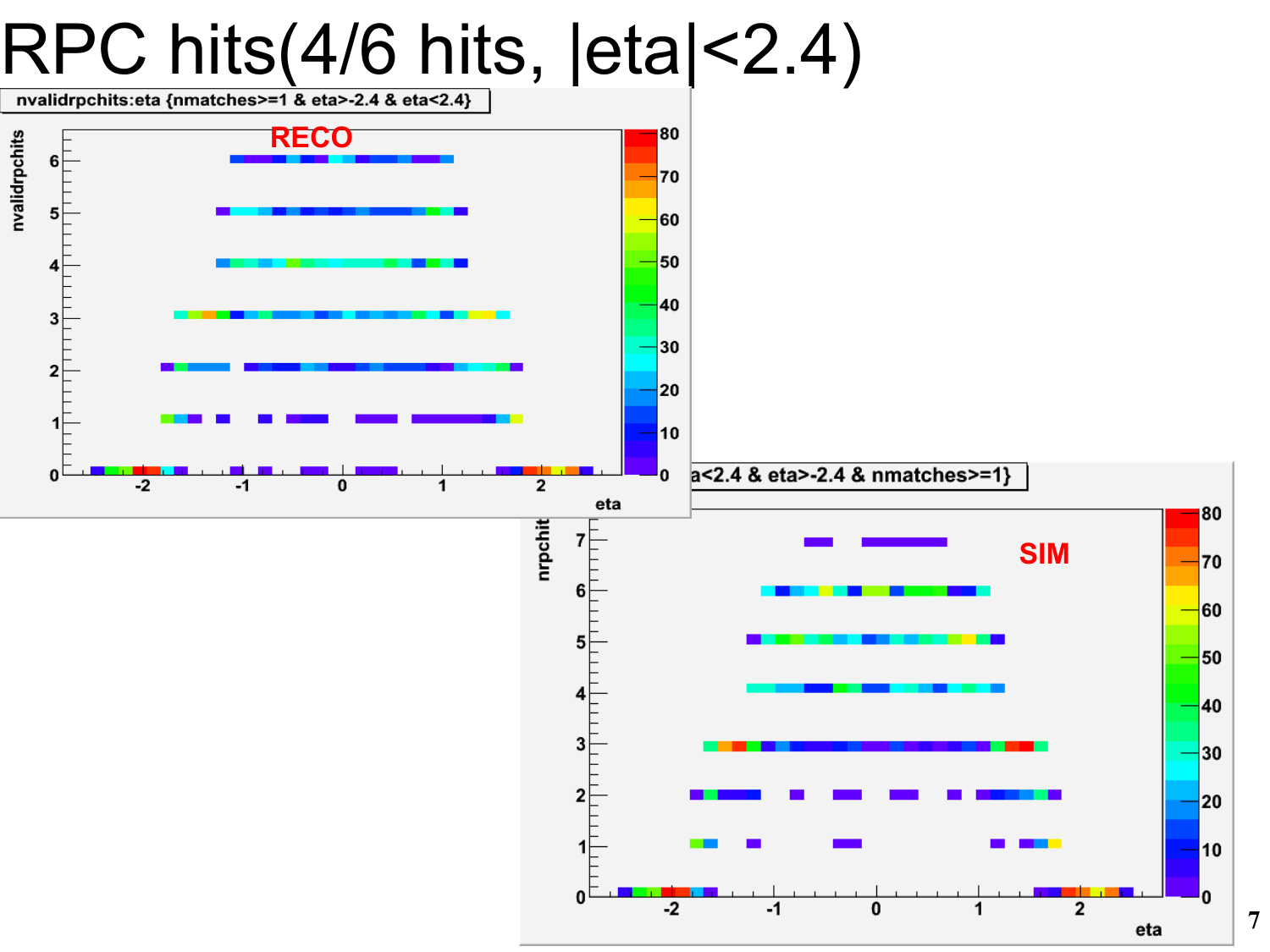## TRK:

- Pixel:
	- 3 layers-> 3 hits (max 6, including overlaps)
- Strips:
	- 8 single sided layers  $\rightarrow$  8 hits
	- 2 double layers  $\rightarrow$  4 this
	- $\cdot$  ==> 12 hits (max 24, including overlaps)

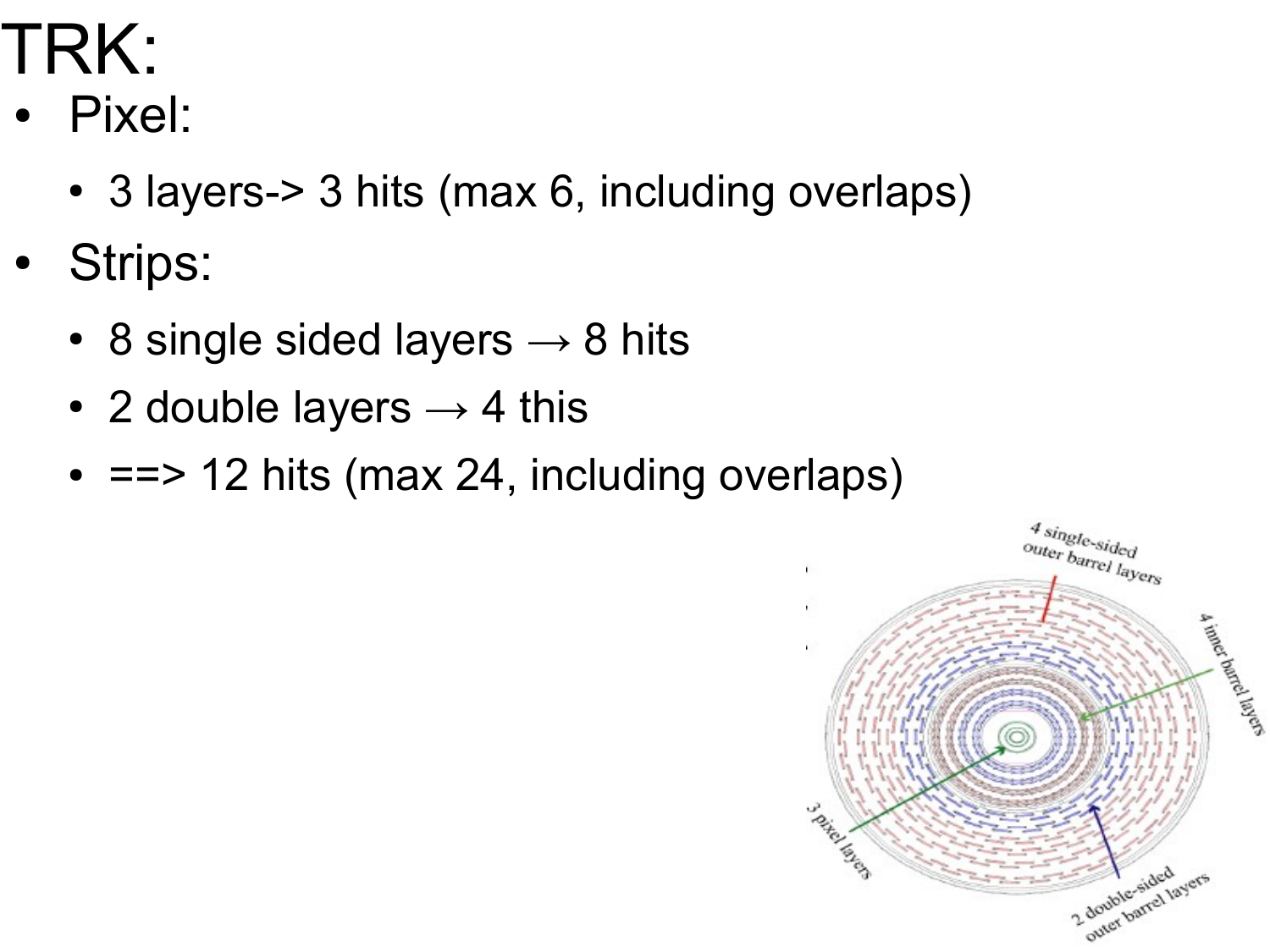## Pixels (max 6 hits)

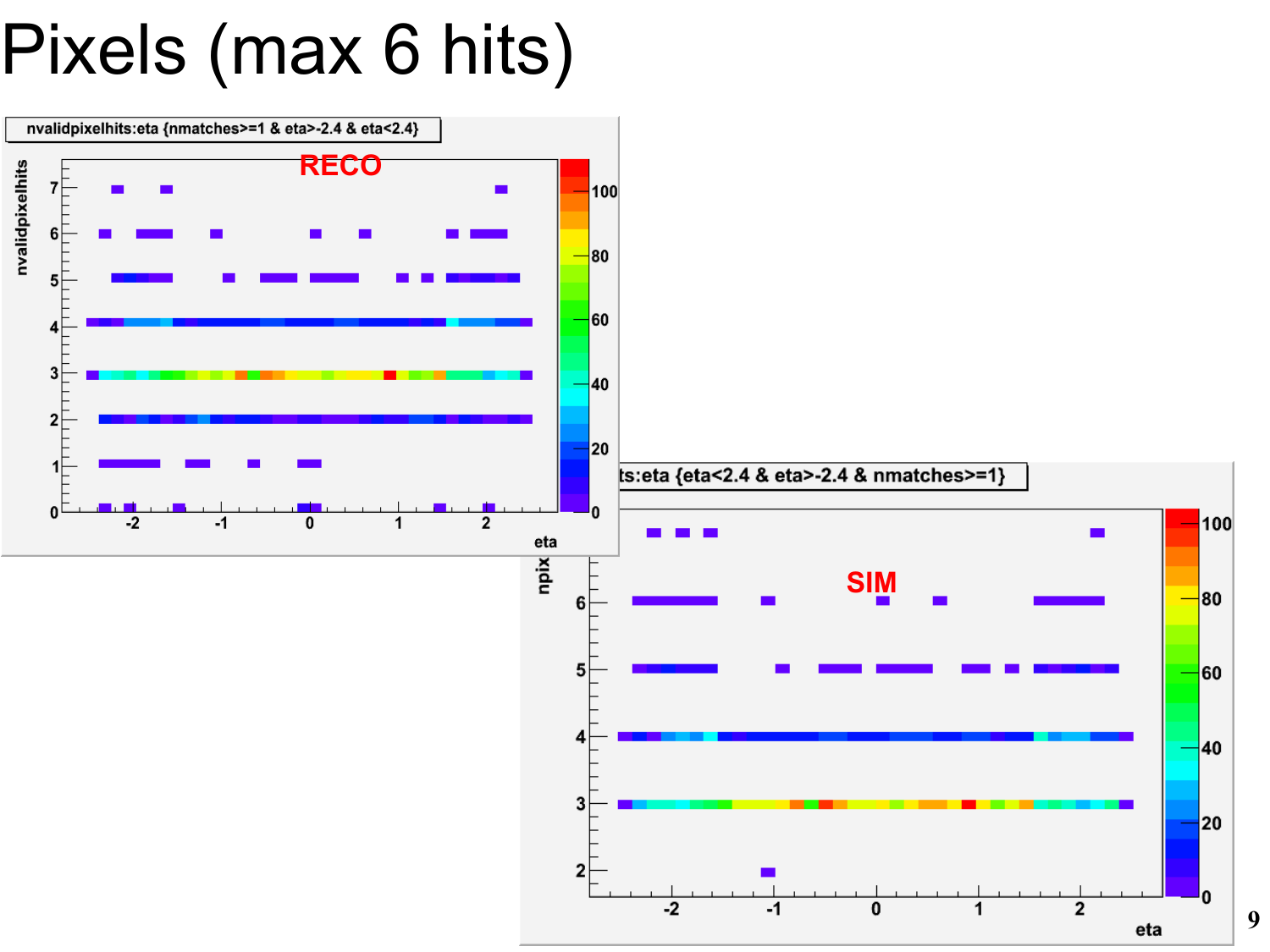![](_page_9_Figure_0.jpeg)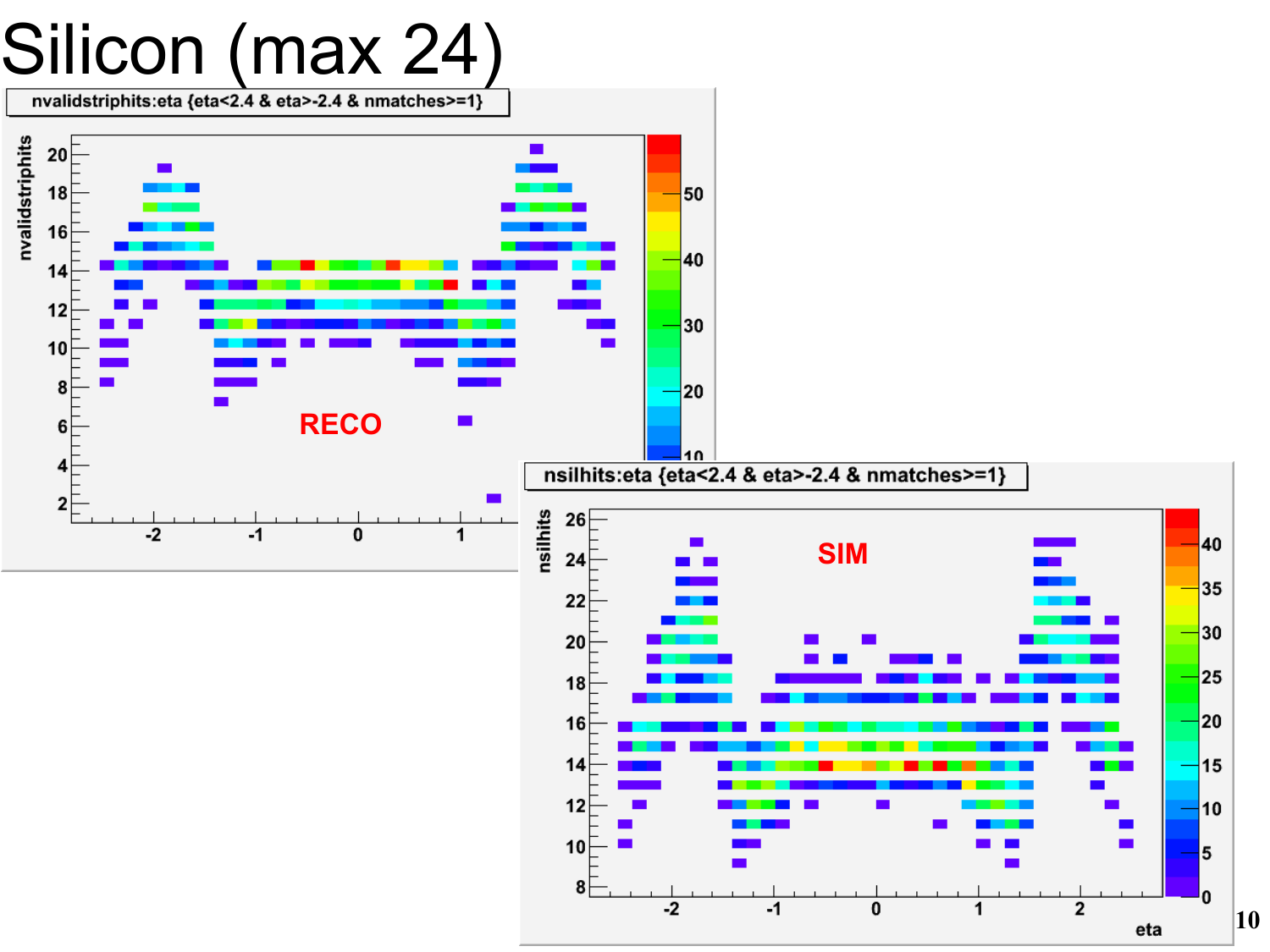• Matching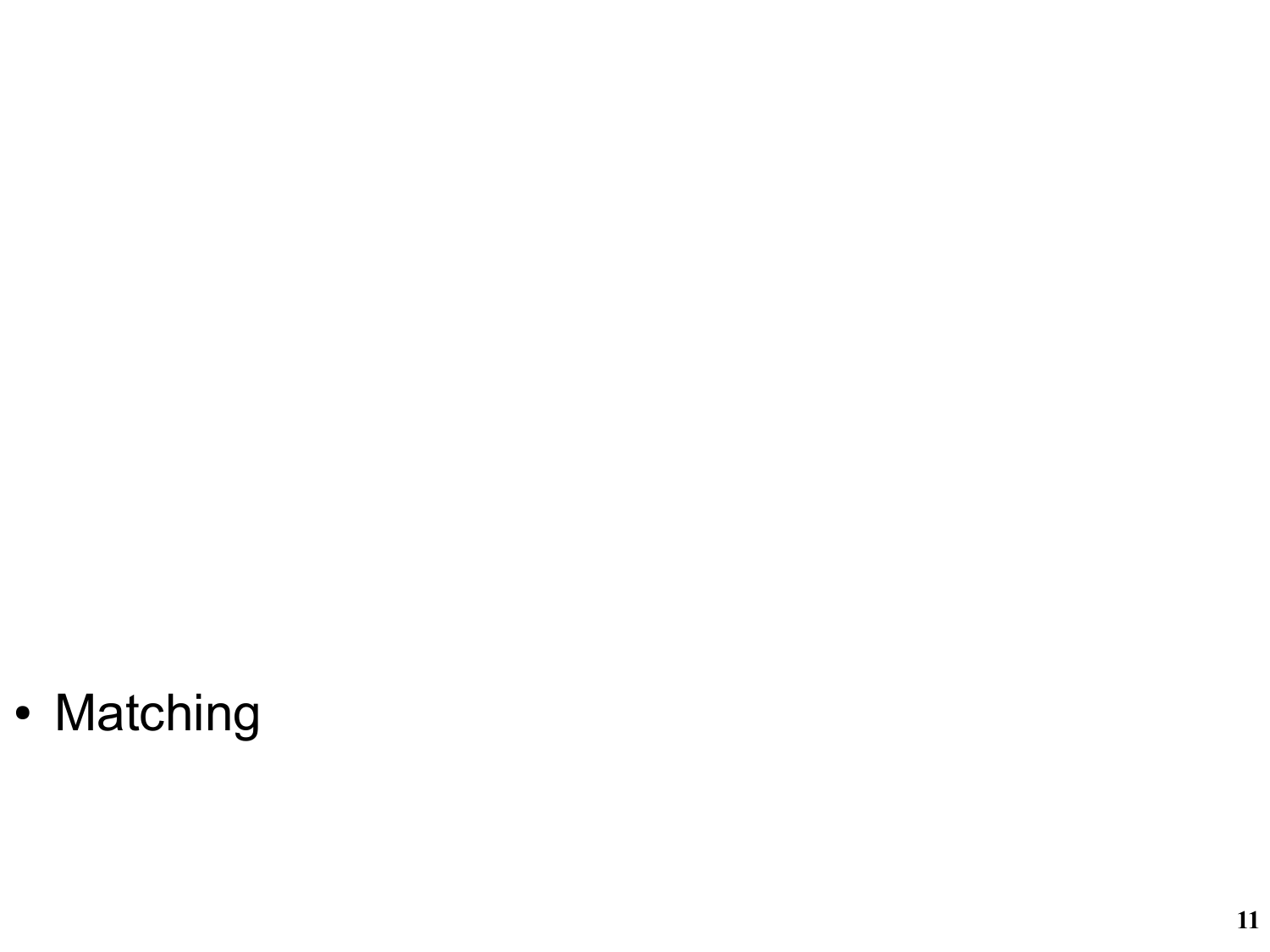![](_page_11_Figure_0.jpeg)

- $\rightarrow$  different cuts combinations
- $\rightarrow$  make resolution and plot Sigma
- $\rightarrow$  calculate efficiency (sim\_matched/sim\_all), fit , and plot the p0
- $\rightarrow$  done for both pp-trking and hi-trking (on twiki both, here just HI)

#### Notations:

```
-->fracHitMatch = sim_hits_matched/sim_hits_all (stored in the sim2reco map)
-->purityCut = sim_hits_matched/reco_hits_all
```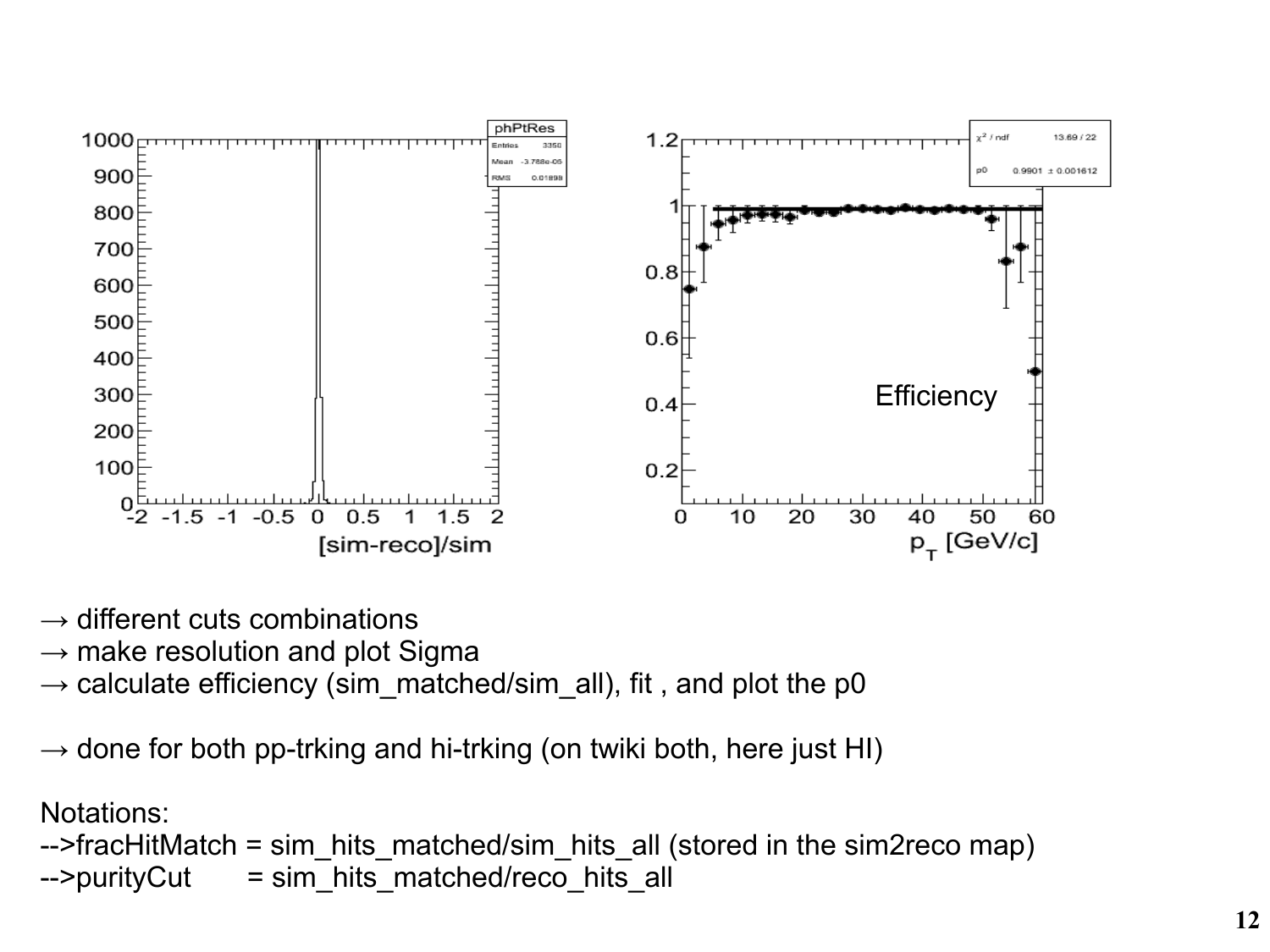### Resolution

![](_page_12_Figure_1.jpeg)

**13**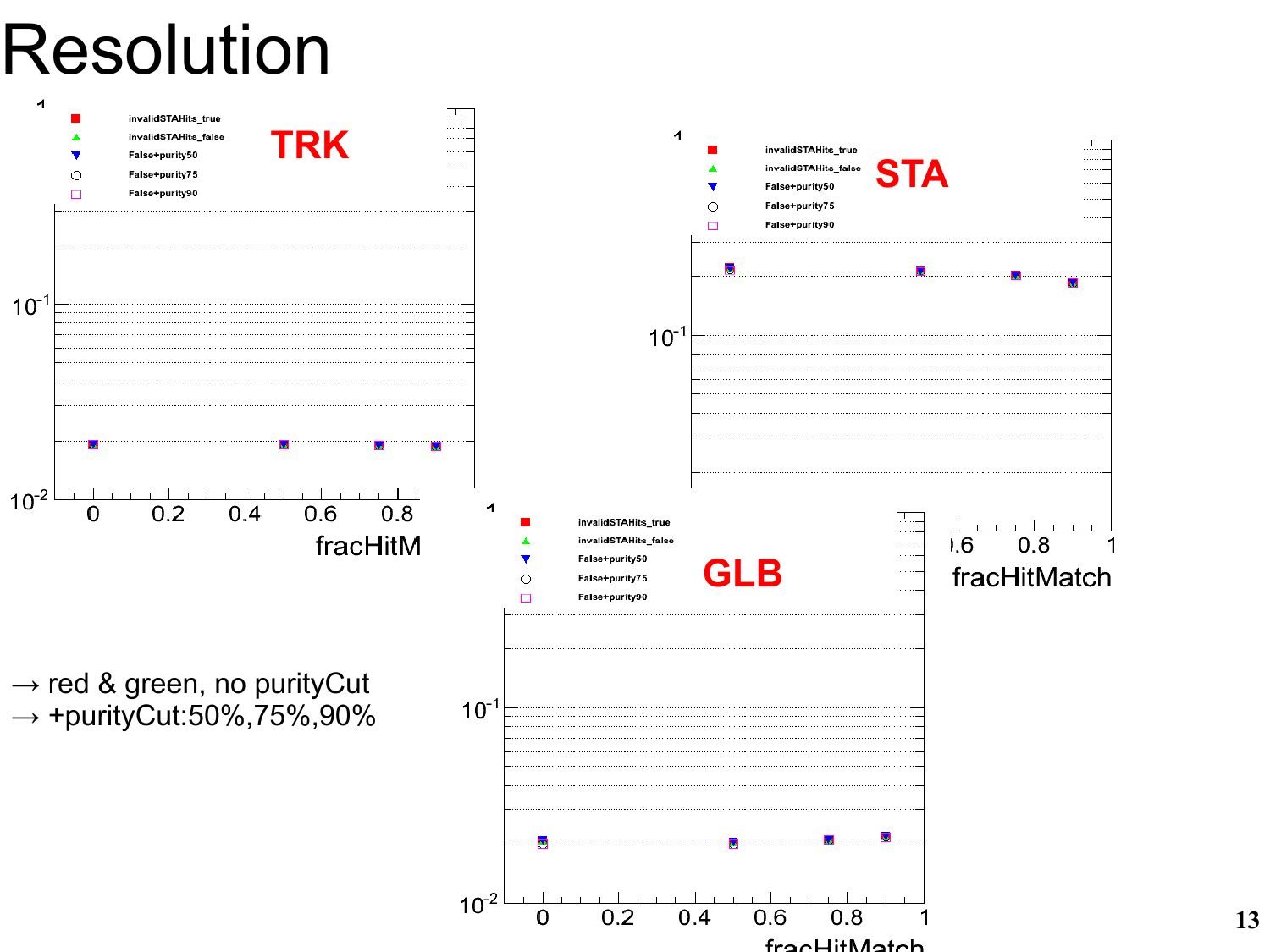### **Efficiency**

![](_page_13_Figure_1.jpeg)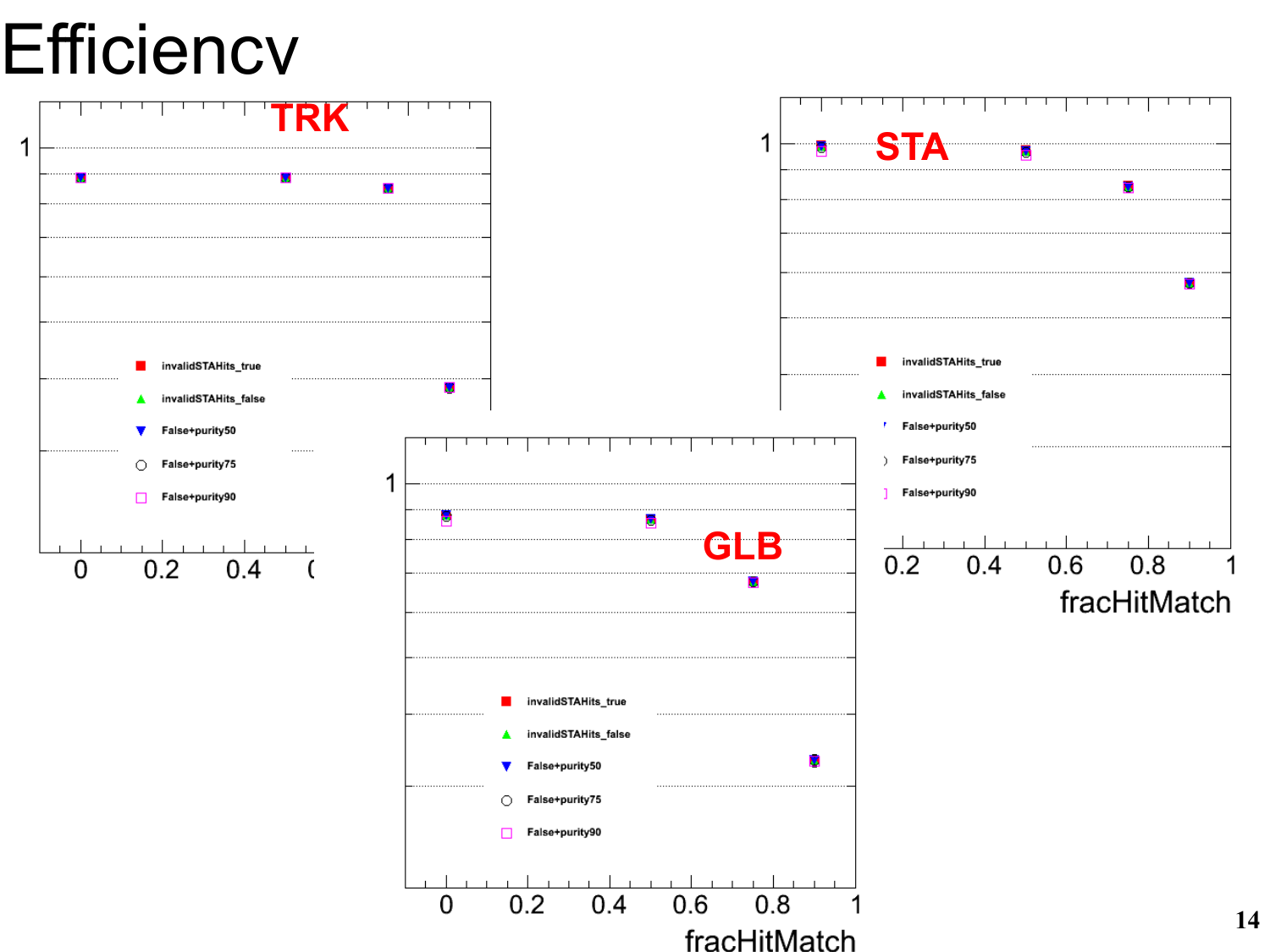# Correction: Fake/Efficiency

![](_page_14_Figure_1.jpeg)

 $\rightarrow$  compare sim spectra, with reco\*correction (make a ratio and fit)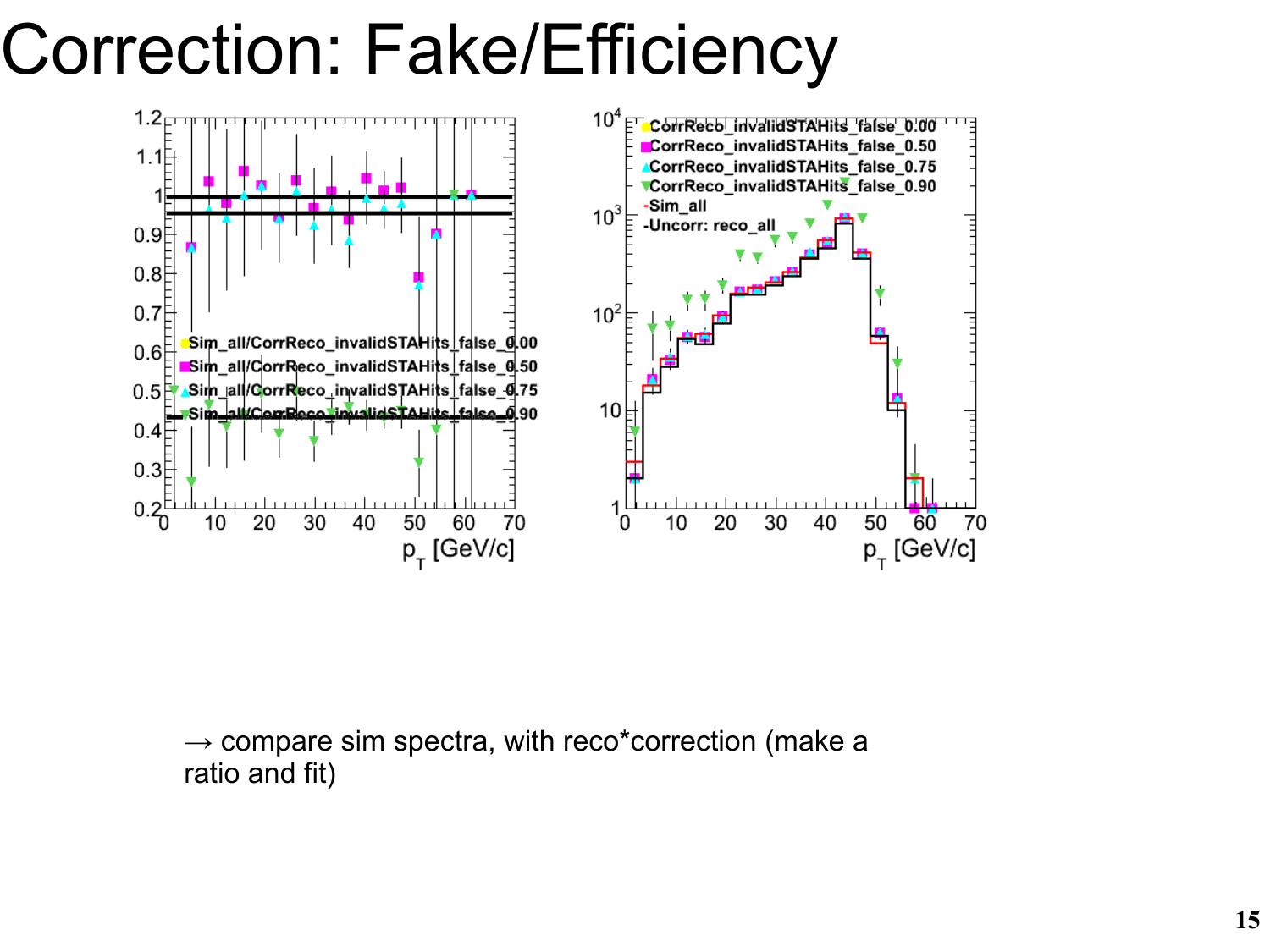![](_page_15_Figure_0.jpeg)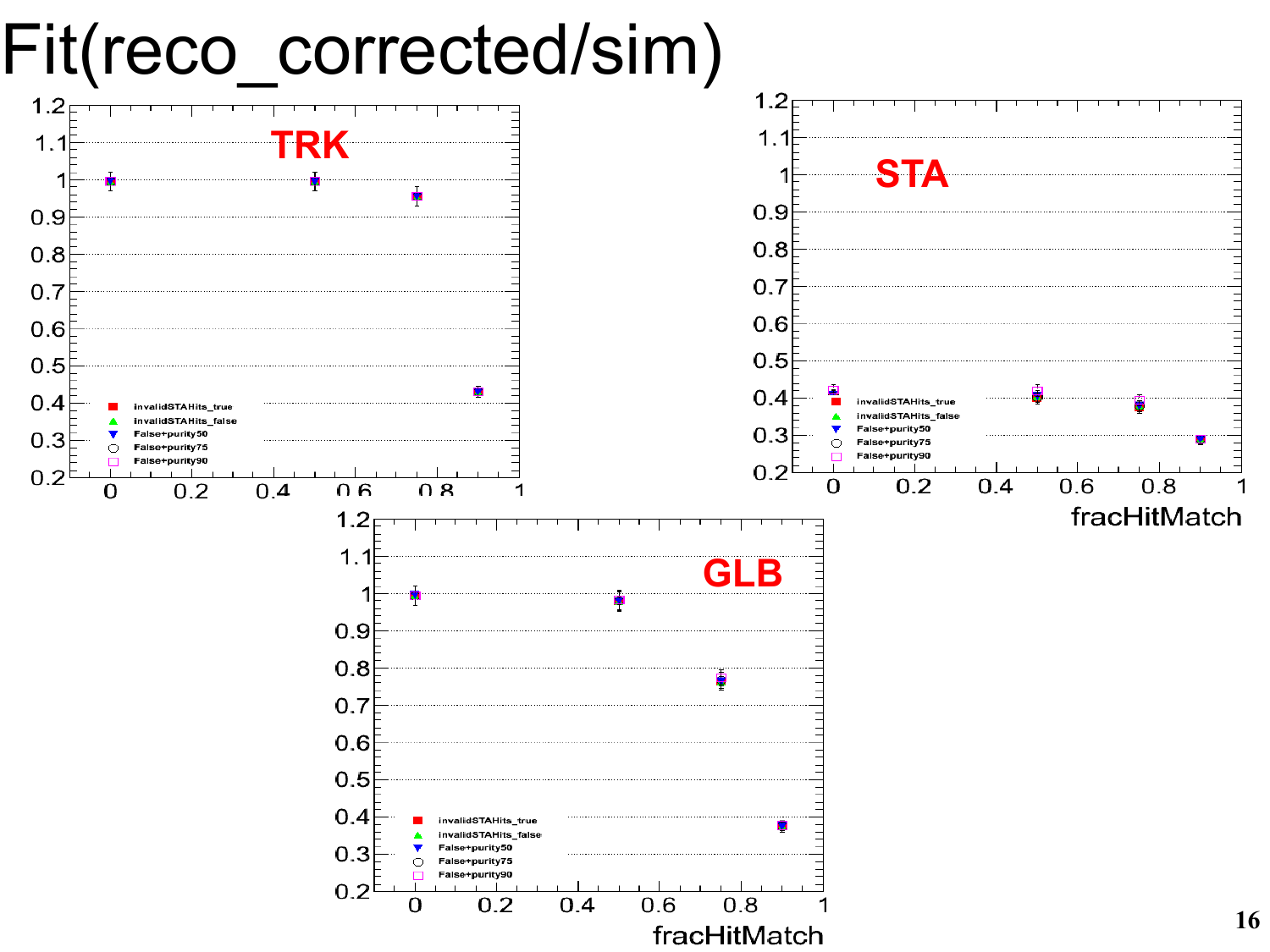### STA --- effect of mom resolution

![](_page_16_Figure_1.jpeg)